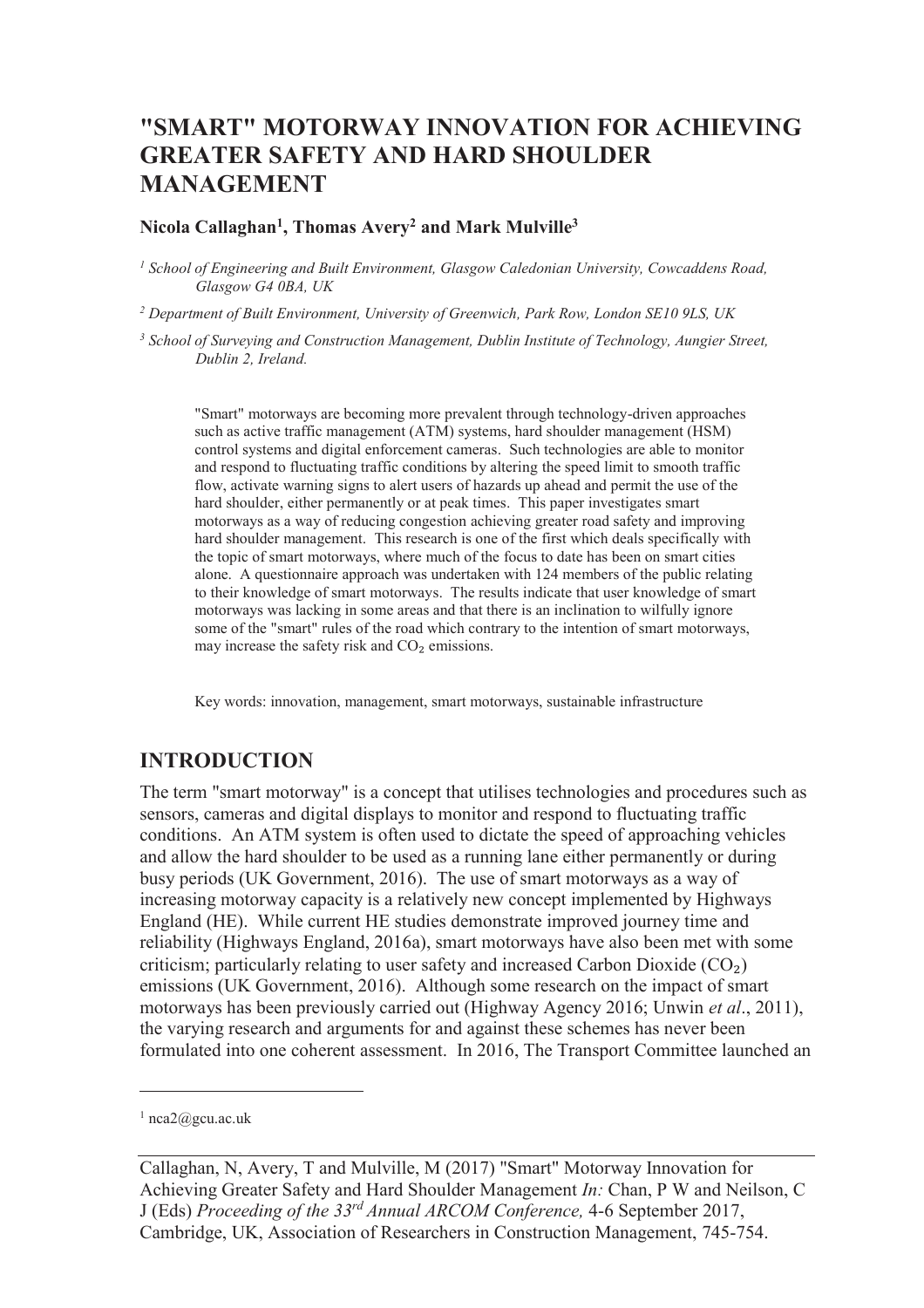inquiry into how policy on all-lane running should evolve. The report highlighted a gap in knowledge of the extent to which road users understand and comply with signs of smart motorways, and the changes that are needed in driver education and behaviour (Road Safety GB, 2015). As a result, this paper makes an original contribution by gathering data on the level of public knowledge of using smart motorways which could be used to inform future infrastructure management policy.

## **LITERATURE REVIEW**

### **Management of Smart Motorways**

The successful management of smart motorway schemes often relies on the use of an "accelerated programme" which can limit their construction period to less than two years, compared to approximately ten years for a traditional road widening project (Walker and Threlfall, 2016). This can be achieved due to concurrent working, standardisation of solutions and the lack of land purchase requirements as well as a "productisation" approach being taken to deliver the extra capacity required in the most cost and timeeffective manner possible. However, according to the Automobile Association (2017) ATM systems are not the answer everywhere and more robust, traditional widening with hard shoulders is still needed on some overloaded sections of motorway. A pilot study of the M42 ATM project was found to be over-engineered, too resource intensive and technology reliant (Birdsall, 2014). Where smart motorways have been introduced, a principle of "design once, use many times" has been developed into best practice (Walker and Threlfall, 2016). However, this approach requires flexibility of project teams due to ongoing adaptation and innovation of best practice. Lean deployment in the supply chain is actively encouraged, with time on site limited as much as possible to reduce disruption for users (Chen *et al*., 2012). As such, work is front-loaded at the design stage and efforts made to make the product more efficient before taking it to the roadside. Smart motorways also promote early contractor involvement and NEC target contracts, which emphasises collaborative partnering and uses a pain/gain scenario (Chen *et al*., 2012; Walker and Threlfall, 2016).

#### **Sustainable Infrastructure**

Road transport is a significant source of environmental concern, accounting for nearly 20% of total greenhouse gas emissions (EEA, 2007). It is therefore the objective of many national Governments that motorways should be managed in a way that is sustainable in terms of a low carbon future (Department of Transport (2007). Smart motorway schemes are one example of a technological solution that is being introduced in many countries internationally (Highways England 2016b). Environmentally, any addition of capacity is going to present some challenges, such as increased air and noise pollution (Walker and Threlfall, 2016). However, evidence from existing smart motorway schemes suggests no significant increase in these areas, which could be partially due to the reduction in speed and smoother flow of traffic resulting in lower emissions (Walker and Threlfall, 2016). According to Ladyman (2017) cars travelling below or above the optimal speed range for minimising  $CO<sub>2</sub>$  output (approximately between 30mph and 55mph) produce significantly more CO<sub>2</sub> than when they are used at optimal speed. In addition, Unwin *et al*., (2009) states that one of the key environmental benefits from implementing smart motorways is that the scheme makes best use out of the existing road space when compared to traditional widening schemes which results in less impact on the environment during the construction phase.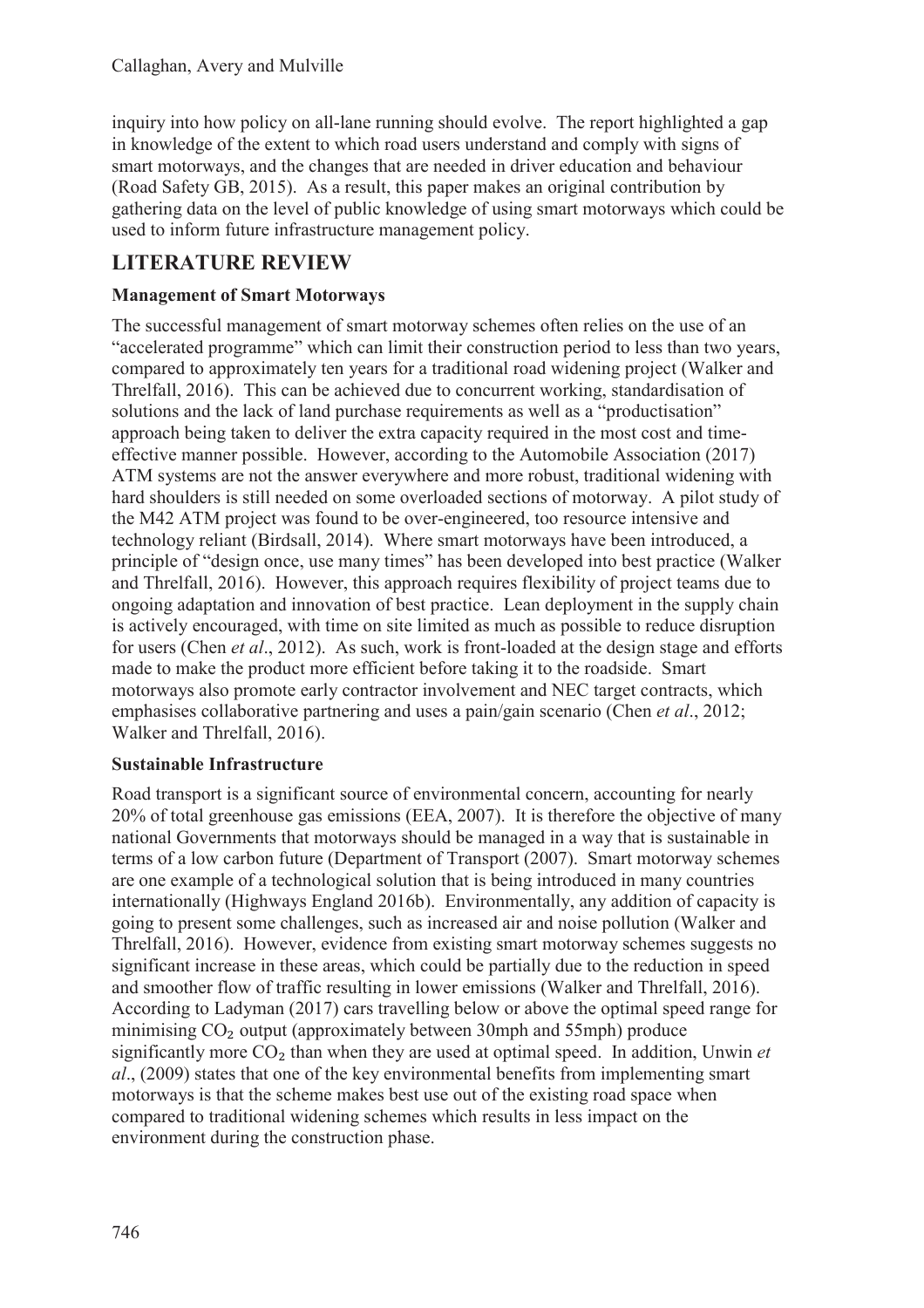## **Quality of Life, Accessibility and Social Well-Being**

It may be argued that transportation facilities and networks have the power to shape development, influence property values, and determine a neighbourhood's character and quality of life (The Center for Transportation and the Environment, CTE, 2008). Consequently, the transportation industry has long been concerned with gaining an improved understanding of how transportation investments and policies influence community development. According to CTE (2008) innovative transportation projects help to improve accessibility to people, places and services which could improve social well-being. For example, changes in accessibility to sites, where interaction occurs that both builds and allows people to access social capital, can lead to changes in social cohesion. However, there are concerns over the interface between these motorways and the passing neighbourhoods. According to Picardi (2014), very often vehicles speed by bedroom windows, front gardens and even school playgrounds separated only by the width of a pavement. Furthermore, the never-ending "hum" of motorway traffic is rarely mitigated and these long stretches of black asphalt raise the temperature of their local environment by absorbing radiation and contributing to a microclimate known as the urban heat island effect, a phenomenon that adversely impacts the atmosphere and energy consumption (Picardi, 2014).

### **Journey Time and Congestion**

In 2014, a smart motorway system on the M25 was introduced. For a six month period following the introduction of the scheme the journey times were assessed using data collated from a satellite navigation database and compared to data held prior to its introduction (Highways England, 2016a). A reduction in average journey time across each time of the week and in each journey time percentile was identified, suggesting that the introduction of smart motorway schemes can reduce average journey times. More specifically, it showed that 50% of journey times were more reliable when an "all lane running smart motorway" was introduced. Addressing this percentile range is significant because it addresses the journey time reliability of an "average day" rather than days where significantly increased or reduced traffic due to incidents or events has occurred. However, one criticism of smart motorways is that increased journey reliability is not necessarily a benefit and could lead to "peak contraction" whereby more journeys would occur in a smaller time frame such as rush hour due to the improvement to journey reliability (UK Government, 2016) which could counteract any reductions in traffic congestion. Another potential shortfall of such research is the reliance on data from a satellite navigation database of journeys which have the ability to re-route a journey to avoid congestion (The Automobile Association, 2015). As congestion begins to build, drivers may be diverted off the smart motorway and later re-join after the congested area. This may appear in the results as two relatively quick journeys on the smart motorway as opposed to one longer journey through congestion. Multiple occurrences of this may skew the results favourably to the ability of smart motorways to reduce journey times.

## **Public Perception of Safety**

The perception of the general public seems to be opposed to converting hard shoulders into extra motorway lanes. For example, 59% of AA members state that they would feel more nervous driving on a motorway without a hard shoulder and 85% of members state that hard shoulders make the motorway safer (The Automobile Association, 2015). Walker and Threlfall (2016), on the other hand, suggest that smart motorways improve speed compliance and are therefore safer through the use of overhead mandatory speed limits, driver information, CCTV coverage and enforcement. However, particular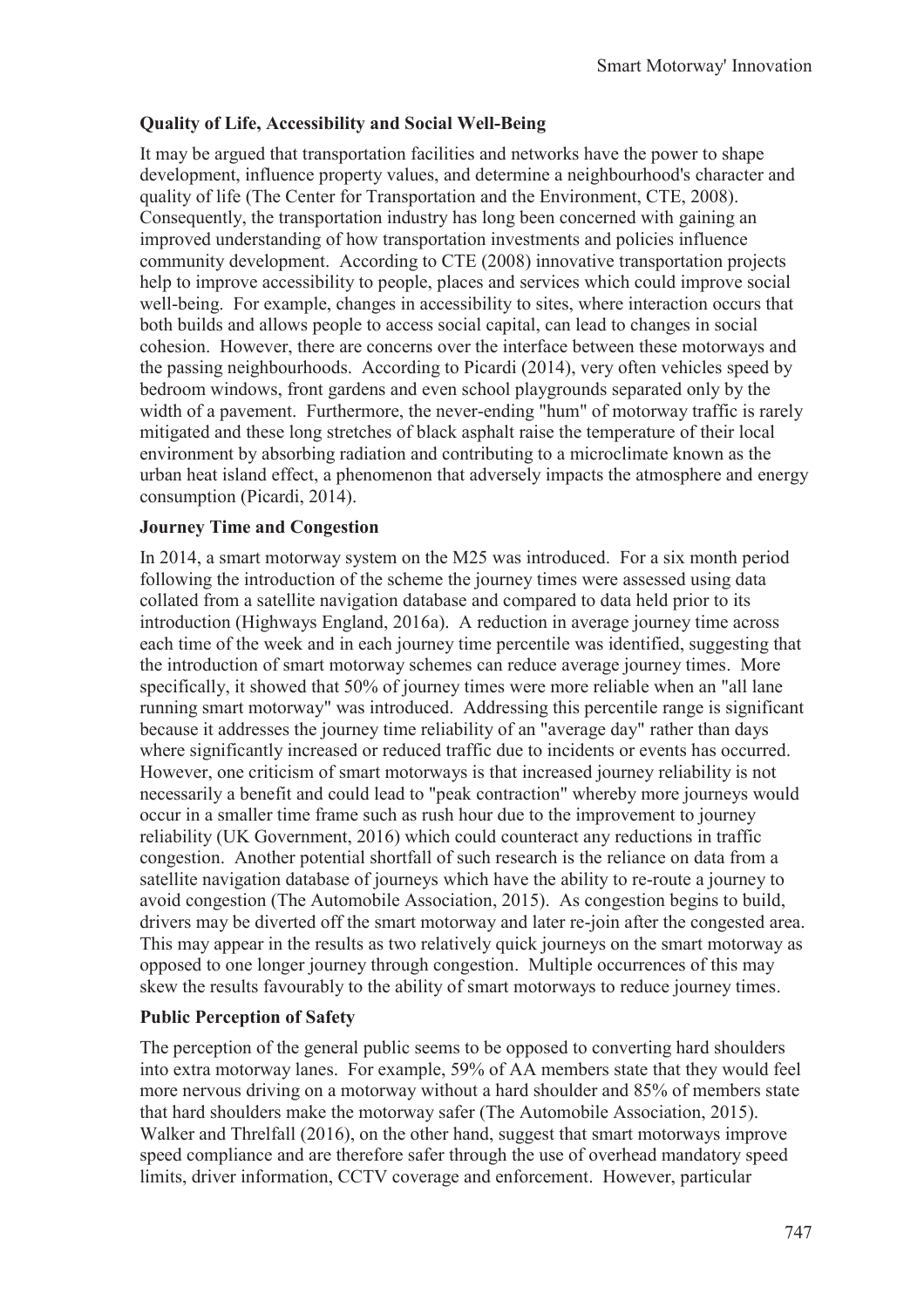questions have been raised regarding the use of the hard shoulder as a running lane by services that traditionally made use of it to reach their destination more quickly, such as the police or ambulance services. This is emphasised by Cambridge (2016) who states that some drivers refer to the lay-bys which have replaced hard shoulders as "death zones". Thomas (2016) also suggests that HGV drivers from overseas are unaware of how smart motorways work, and often take breaks in the lay-bys. Additional concerns range from insufficient lighting and signage informing drivers of the new layout, refuge areas being too far apart and a lack of communication between HE and the emergency services (Dunn, 2016).

### **Parliamentary Objections**

The House of Commons Transport Committee (2016) published a report claiming that the conversion of the hard shoulder into a running lane was a "radical change" and an "unacceptable price to pay" for journey improvements. Whilst accepting that the network needs updating to prevent unmanageable congestion by 2040, the House of Commons Transport Committee (2016) argues that there are major concerns over the safety of converting the hard shoulder into a running lane. The cause of concern is due to 28% of those surveyed feeling that the M25 was less safe following the conversion to an all lane running smart motorway. However, perceived safety and actual safety are two different things (Loewenstein et al., 2001). Furthermore, while 28% of those surveyed felt less safe, 72% felt equally safe or safer. The House of Commons Transport Committee (2016) accepts that all lane running schemes increase capacity.

However, it may be argued that this is a "short term solution" with regards to the net effect on journey times. For example, as congestion is reduced, people tend to travel greater distances which results in the same average journey times as before the scheme was introduced (Thomson, 1968). Instead, it is suggested by Winston and Mannering (2014) that more emphasis should be placed on technological advances as a cost effective way to increase network capacity. This is potentially an argument for the introduction of smart motorways, as these utilise the latest technology in an effort to control traffic flow and this investment will serve as a catalyst for improvement and advancement. According to Metz (2016) "you can't out build congestion"; instead it is suggested that further innovation and investment in technology advancement is the only long-term solution. Consideration of technological advancement becomes even more important as cars evolve, which is likely to include "accelerating autonomous driving technology, advances in artificial intelligence, sensors, cameras, radar and data analytics" (Silver, 2017) which can transform not only how road users drive but also overcome some of the potential drawbacks of smart motorways. This argument is underpinned by Power (2016) who states that any new vehicles will require the ability to communicate, both with other cars and with the passing infrastructure.

## **METHOD**

#### **Sampling and Data Collection Approach**

This research analysed opinions in order to explain the current knowledge and behaviours of members of the public in order to assess the use of smart motorways. A questionnaire technique was selected to primarily gain an understanding of the underlying views of motorway drivers. A questionnaire was identified as the most appropriate method to draw valid conclusions from targeting a large and varied sample (Sue and Ritter, 2007). The questionnaire was created using Google Forms and distributed via email to respondents of varying ages (between 18 and 65 years), backgrounds and professions,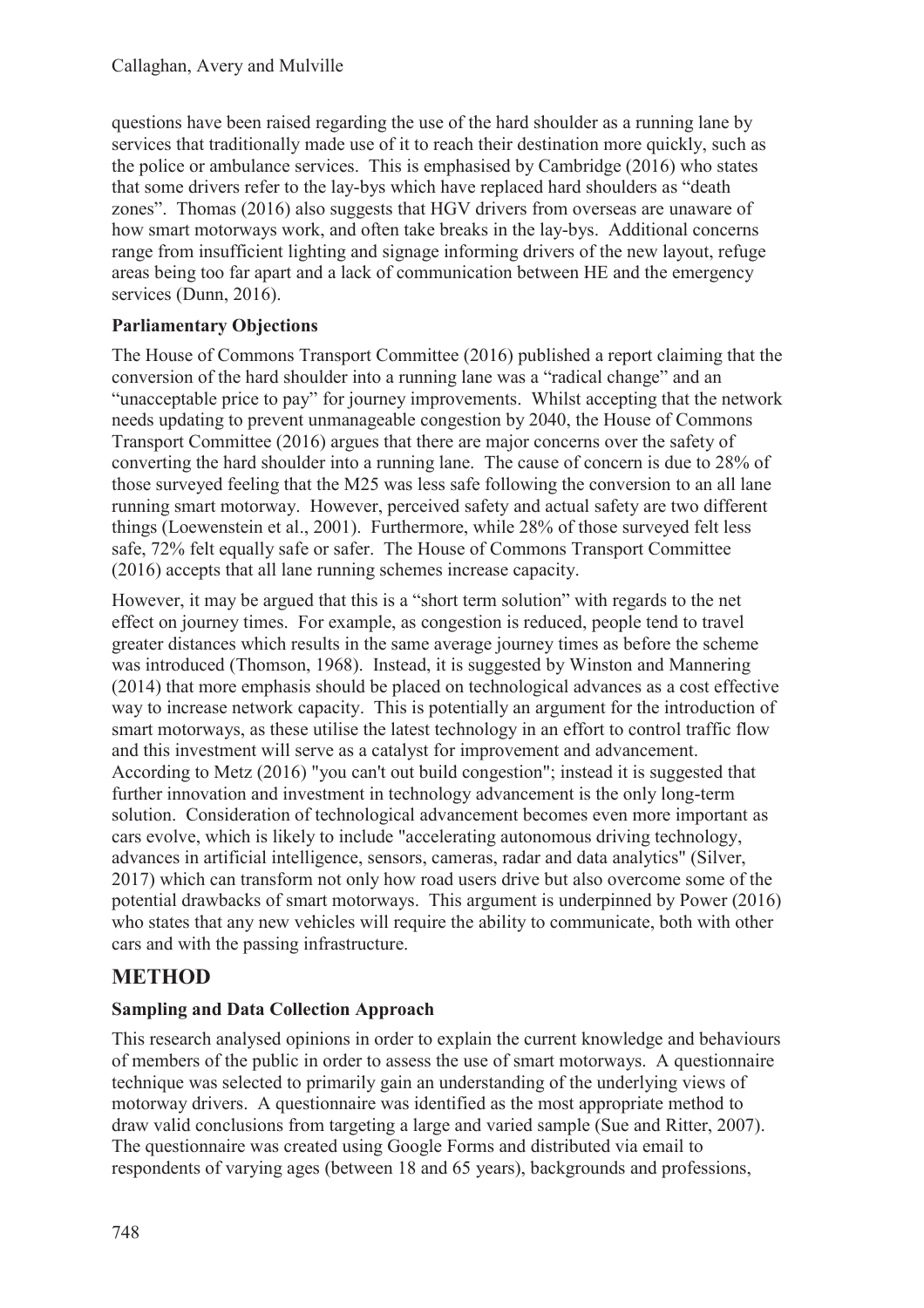who were known to the research team (including past employers, colleagues, friends and relatives). The decision to end the questionnaire after only three days was determined by the high response rate, where 124 questionnaires were returned which upholds the normal statistical distribution rule.

## **Questions Asked**

The questionnaire was divided into three sections. The first section collected general background information about the participant including age range; time since the participant passed their driving test; how often the participant drives and how often the participant drives on a smart motorway. Conclusions could then be drawn on how the performance of smart motorways may change over time or as they become more commonplace or how new/experienced drivers should be further advised on their use.

Section two included multiple choice questions to identify the participant's level of the knowledge and understanding of smart motorways. Questions included; what does the red "X" above the lane indicate; whilst driving on a smart motorway, if your vehicle experiences difficulties e.g., a warning light appears, what should you do and; when should you use the refuge area.

The final section was designed to ascertain if the participant was likely to intentionally disregard the rules of the road, which provided a distinction between a lack of understanding and lack of discipline. Questions asked such as; do you ever choose to ignore the displayed speed limit were subsequently followed up asking why, again using a multiple choice technique. Respondents were typically asked to select an answer from six options (including a "don't know" response).

## **Analysis Technique**

The survey was carried out on an anonymous basis which was imperative as it required road users to potentially admit to wrong doing (Stangor, 2014). One of the benefits of using Google Forms was that all of the responses were collated onto a single spreadsheet. Simple coding was used for each multiple choice option followed by calculating basic response frequencies and percentages. However, further statistical analysis would have allowed for stronger conclusions to be made.

# **DISCUSSION OF RESULTS**

## **Level of Knowledge**

The results show that 61.3% of those surveyed were aware of what is meant by the term "smart motorway". This is indicative and serves as a barometer of how successful the HE and UK Government have been at informing the population about smart motorways. Although it is an indicator of the awareness of the population, it is not an indicator of the ability of the population to use a smart motorway as it is intended. According to The Royal Academy of Engineering (2012), the majority of smart infrastructure systems use a feedback loop which collects data, processes it and presents it in a way to help a human operator make a decision. As a result, road users play a crucial role in successfully completing this loop, which can only be achieved with increased levels of user knowledge.

Of those surveyed, 89.5% understood that the refuge areas are only to be used in an emergency when there is no hard shoulder. However, this contradicts research carried out by the RAC which revealed that 52% of respondents did not know what an emergency refuge area was (RAC, 2017). One of the criticisms of smart motorways relates to them being unsafe because of the potential for a car to be stopped in a live lane (Dunn, 2016).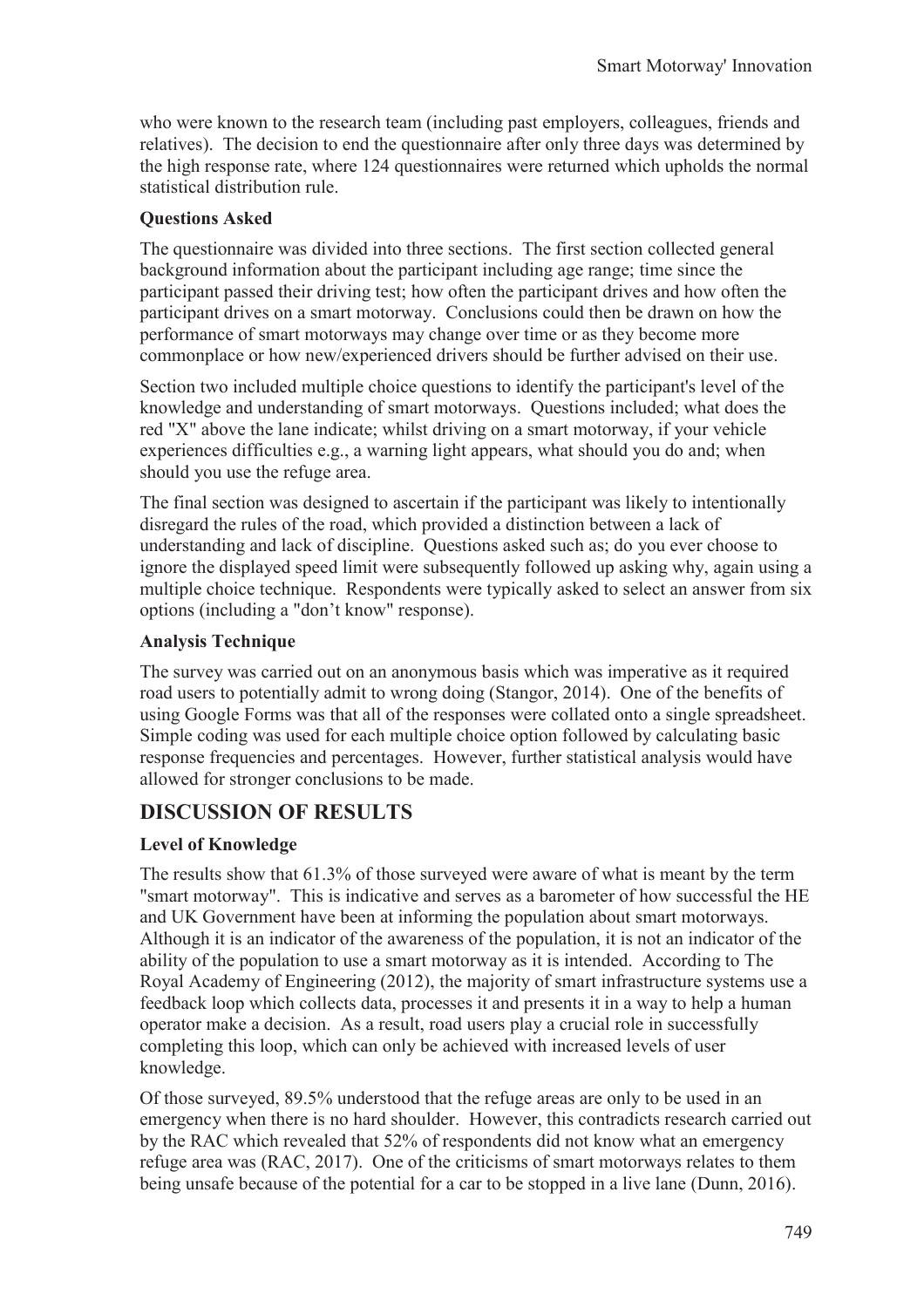Moreover, the research by the RAC (2017) states that 64% of respondents did not know what to do after stopping. If the refuge area is perceived as something that should never be used (3.2% of those surveyed thought this) or as something to be used for a break (4% of those surveyed thought this), then there is an increased possibility of a car becoming stopped in a live lane. This is due to a driver either refusing to use a refuge area in an emergency, or being unable to because it is fully occupied with those who believe it can be used to take a break. Of those surveyed, 71% understood that the hard shoulder should be used only when directed to. Therefore, it may be argued that the safety of smart motorways could be hindered due to a lack of understanding regarding use of the refuge area. However, HE (Highways England, 2016a) state that smart motorways have no adverse effect on safety. The challenge here lies in establishing the various positive attributes of smart motorways from a safety, infrastructural and technological perspective (Smart Transportation Alliance, 2015). Furthermore, internationally recognised best practices should be followed when maintaining, upgrading and modernising existing infrastructures (Smart Transportation Alliance, 2015). This also aligns with that of Walker and Threlfall (2016) who emphasises the importance of a collaborative approach in reducing road mortality and injury rates.

The results indicate that there is a relatively significant lack of knowledge surrounding key aspects of smart motorways. This lack of knowledge could indicate that value may be added with relevant education and the publication of further guidance related to driving on smart motorways. However, this assumes that drivers would use the smart motorway as intended if they properly understood how to.

### **Driver Behaviour**

The discipline of drivers on smart motorway tends to vary depending on which rule is being proposed. The vast majority of drivers never choose to ignore the red "X" which identifies that a lane should not be driven in. However, 47.6% of those surveyed admitted to ignoring the speed limit at least some of the time. In addition, "motorists across the UK have faced up to £526 million in fines, after 210,538 drivers have been caught exceeding the limit, which can drop from 70mph to speeds of just 20mph, with more variable speed zones planned across the UK as part of so-called smart motorway schemes" (Rodger, 2017). This willingness to ignore a rule that is fundamental to one of the main benefits of a smart motorway, suggests a strong possibility that overall performance is being hindered. This aligns with the results of the UK Government (2016) which states that "poor compliance with Red X signals is a grave concern that not only puts motorists at risk, but also places vehicle recovery operators, emergency services, and traffic officers in harm's way". This highlights the wider implications of non-compliance of smart motorway instructions.

Furthermore, 15.3% of those surveyed admitted to ignoring the hard shoulder when it is being displayed as a running lane at least some of the time. The use of the hard shoulder as a running lane is a fundamental part of smart motorways as it is the method of increasing capacity without widening. The reasoning given for the refusing to obey the speed limit implies that the majority of drivers do this consistently when certain criteria are met. For example "the traffic is not sufficient to warrant a reduced speed limit" was the reason given by 52.5% of those who admitted to ignoring the speed limit. This was followed by 29% who said that they ignored the speed limit "to keep up with the flow of speeding traffic". The results show that there is a proportion of drivers that willingly choose to ignore the rules of the road. It is therefore suggested that an improved performance of smart motorways may require increased enforcement of the rules of the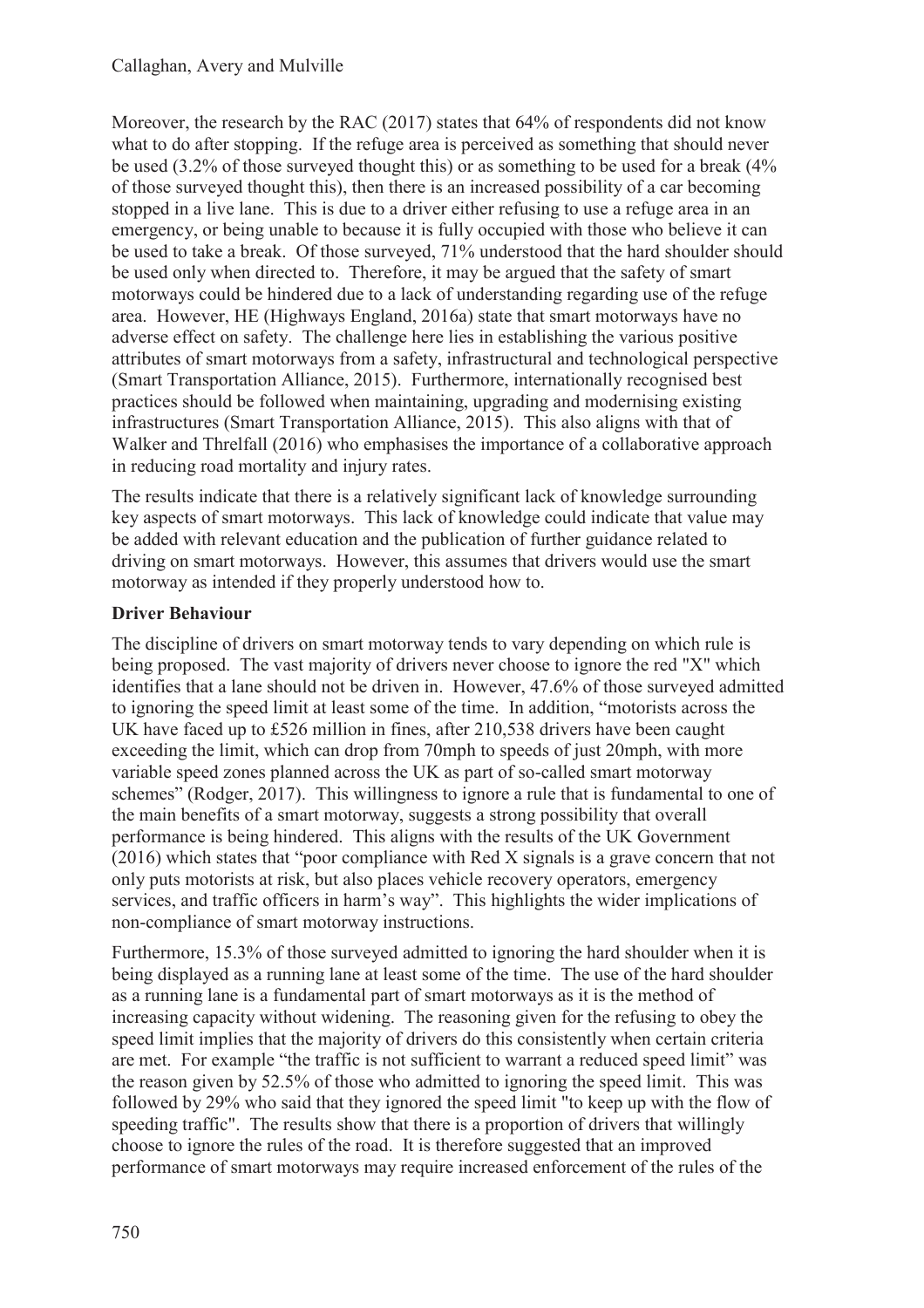road. This suggestion is further justified by some of the reasoning that participants gave for ignoring the speed limit as 11.9% of participants who admitted to ignoring the speed limit did so because speed limit was not enforced.

### **General Observations**

It was observed that those aged between 21 and 39 were more likely to ignore the rules which are important to the performance of a smart motorway.

When the participants were categorised in terms of the length of time since they passed their driving test, a negative trend between this and their level of knowledge of smart motorway. This could imply that the design of smart motorways is not very intuitive for drivers with significant experience driving on standard motorways prior to their existence. It could also imply that there is a level of complacency within drivers with regard to taking on new driving rules which increases over time subsequent to passing ones driving test. It is suggested that drivers should not be considered as homogeneous and that a multi-faceted approach is needed going forward. This is also supported by the Transport Committee (2016) who states that the HE should target their awareness campaigns at "different groups, including disabled, elderly, novice, or drivers of any gender".

# **CONCLUSIONS**

The published literature on smart motorways emphasised improvements in both journey times and journey reliability but there is currently a lack of information on the reduction of CO<sub>2</sub> emissions.

Although some perceived benefits of a more reliable journey time were identified, it also raised the question of "peak contraction" which arguably counteracts any reductions in traffic congestion. One of the most important considerations raised by the research is that of user's safety, particularly, with regards to the use of the hard shoulder. With regards to user compliance on smart motorways, the results showed that a significant proportion of the drivers surveyed willingly choose to ignore the rules of the road. It is therefore suggested that an improved performance of smart motorways may be brought about by increased enforcement.

It was identified that knowledge of how to drive on smart motorways tends to decrease as the time since passing ones driving test increases. It can therefore be assumed this trend is related to the intuitiveness of the design of smart motorways, a complacency that drivers acquire over time or a combination of the two. A link between the frequencies of driving of the participants and their knowledge of / behaviour on smart motorways was not observed, however the sample size for those who said they drove rarely or very rarely was very small. As a result, a more quantitative classification would enable a more scientific conclusion. Instead, this research has identified the level of public knowledge surrounding the use of smart motorways. By continuing to improve the skills and attitudes of drivers, the UK Government has the opportunity to improve traffic congestion and safety standards and further reduce the personal cost to people affected by road collisions.

## **Future Research**

Future research is needed to determine the relationship between how many road users fail to use the hard shoulder as they should, and the performance of the smart motorway to establish more accurately the impact that a lack of knowledge or discipline has on performance. Furthermore, additional monitoring of smart motorways is required in order to determine their tangible benefits (such as cost savings).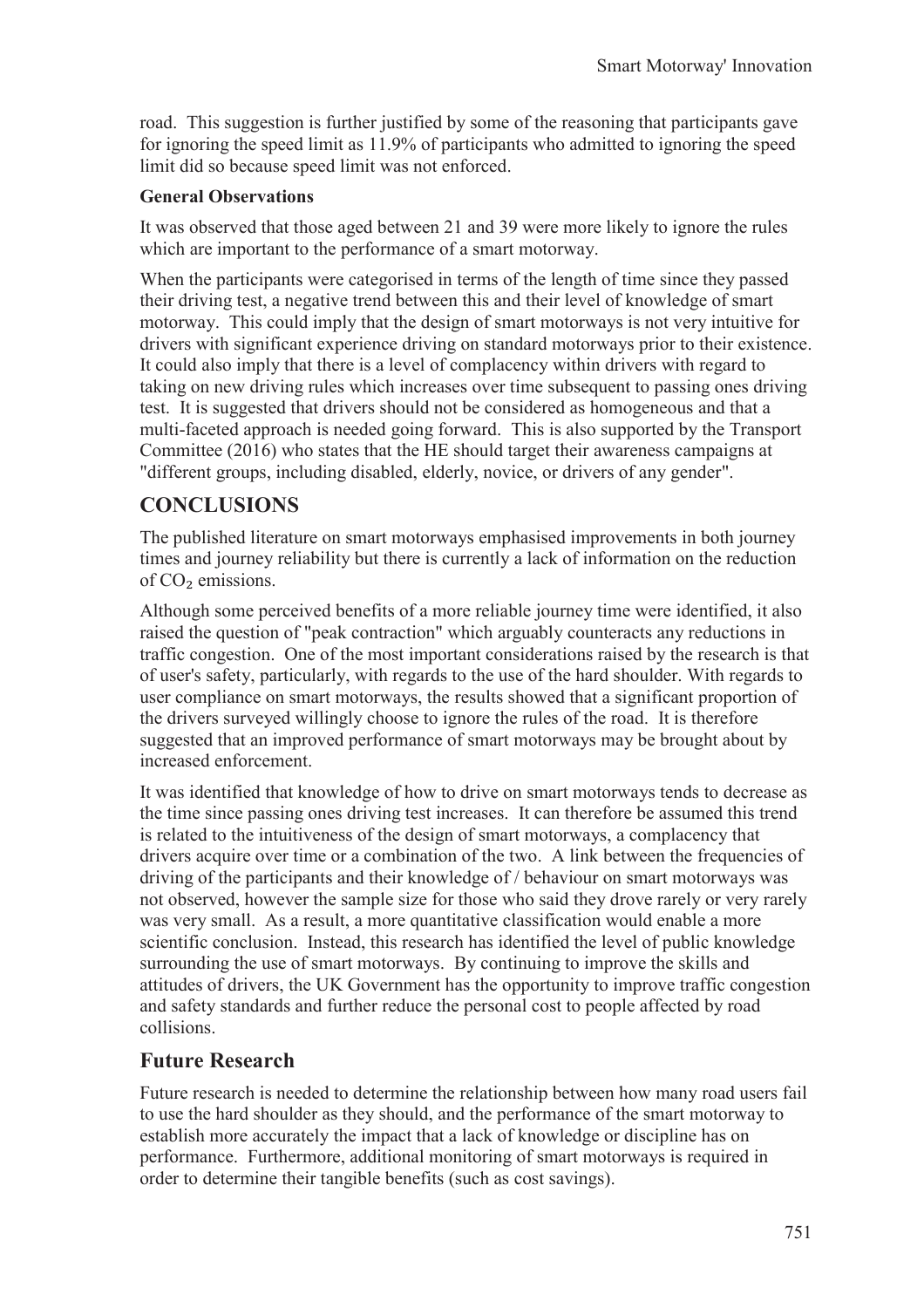## **REFERENCES**

- Birdsall, M (2014) ITE London study tour 2014: Part two: Learning from the Highways Agency transformation and smart motorways. Washington DC: Institute of Transportation Engineers, *ITE Journal*, **84**(12), 26-30.
- Cambridge, E (2016) *Deadly Lay-Bys Drivers Think The Removal Of The Hard-Shoulder Has Made Motorways More Dangerous*. Available from: https://www.thesun.co.uk/news/1851259/drivers-think-the-removal-of-the-hard-shoulderhas-made-motorways-more-dangerous/ [Accessed 31<sup>st</sup> March 2017].
- Chen, C, Housley, S, Sprague, P and Goodlad, P (2012) *Introducing Lean into the UK Highways Agency's supply chain*. Available from http://assets.highways.gov.uk/specialistinformation/lean-presentations-andwebinars/Introducing\_Lean\_into\_the\_UK\_Highways\_Agency\_supply\_chain\_ICE\_More for Less Special Issue May 2012.pdf [accessed 9th June 2017].
- Department of Transport (2007) *Towards a Sustainable Transport System Supporting Economic Growth in a Low Carbon World*. Available from https://www.gov.uk/government/uploads/system/uploads/attachment\_data/file/228953/72 26.pdf [Accessed 9th July 2017].
- Dunn, J (2016) *Smart Motorways: Can We Really Afford To Lose The Hard Shoulder?* Available from: http://www.telegraph.co.uk/cars/features/smart-motorways-can-we-really-afford-tolose-the-hard-shoulder/ [Accessed 1<sup>st</sup> February 2017].
- EEA (2007) *Transport and Environment: On the Way to a New Common Transport Policy*. Denmark: European Environment Agency, 1-44.
- Highway Agency (2016) *Managed Motorways All Lane Running*. Available from: http://www.standardsforhighways.co.uk/ha/standards/tech\_info/files/MM-ALR\_Concept\_of\_Operations\_v2\_0.pdf [Accessed 29th March 2017].
- Highways England (2016a) *Post Opening Project Evaluation. M62 J25-30 Smart motorway One Year After*. London: Atkins. Available from: https://www.gov.uk/government/uploads/system/uploads/attachment\_data/file/515795/PO PE\_\_M62\_J25-30\_SM\_OYA\_Final\_Report.pdf [Accessed 9th July 2017].
- Highways England (2016b) *Innovation, Technology and Research Strategy Our approach*. Available from https://www.gov.uk/government/uploads/system/uploads/attachment\_data/file/513794/S1 50785 Innovation Strategy V6 WEB.PDF?utm source=rss&utm\_medium=rss [Accessed 9th July 2017].
- Ladyman, S (2017) *Cutting Carbon Emissions is Not Just About Cleaner Vehicles.* Available from: https://www.clearview-intelligence.com/blog/cutting-carbon-emissions-is-not-justabout-cleaner-vehicles [Accessed 18th March 2017].
- Loewenstein, G, Weber, E, Hsee, C and Welch, N (2001) Risk as feelings. *Psychological Bulletin*, **127**(2), 267-286.
- Metz, D (2016) *Why We Can't Build Our Way Out Of Congestion* Available from: http://data.parliament.uk/writtenevidence/committeeevidence.svc/evidencedocument/tran sport-committee/all-lane-running/written/27032.html [Accessed 20th March 2017].
- Picardi, M (2014) *Greening London's Motorways*. Available from: http://www.theecologist.org/campaigning/2371360/greening\_londons\_motorways.html [Accessed 12th February 2017].
- Power, D (2016) *Driverless Cars Will Definitely Need Smart Road Infrastructure*. Available from: http://readwrite.com/2016/10/27/sign-times-driverless-cars-will-need-smart-roadinfrastructure/ [Accessed 28<sup>th</sup> March 2017].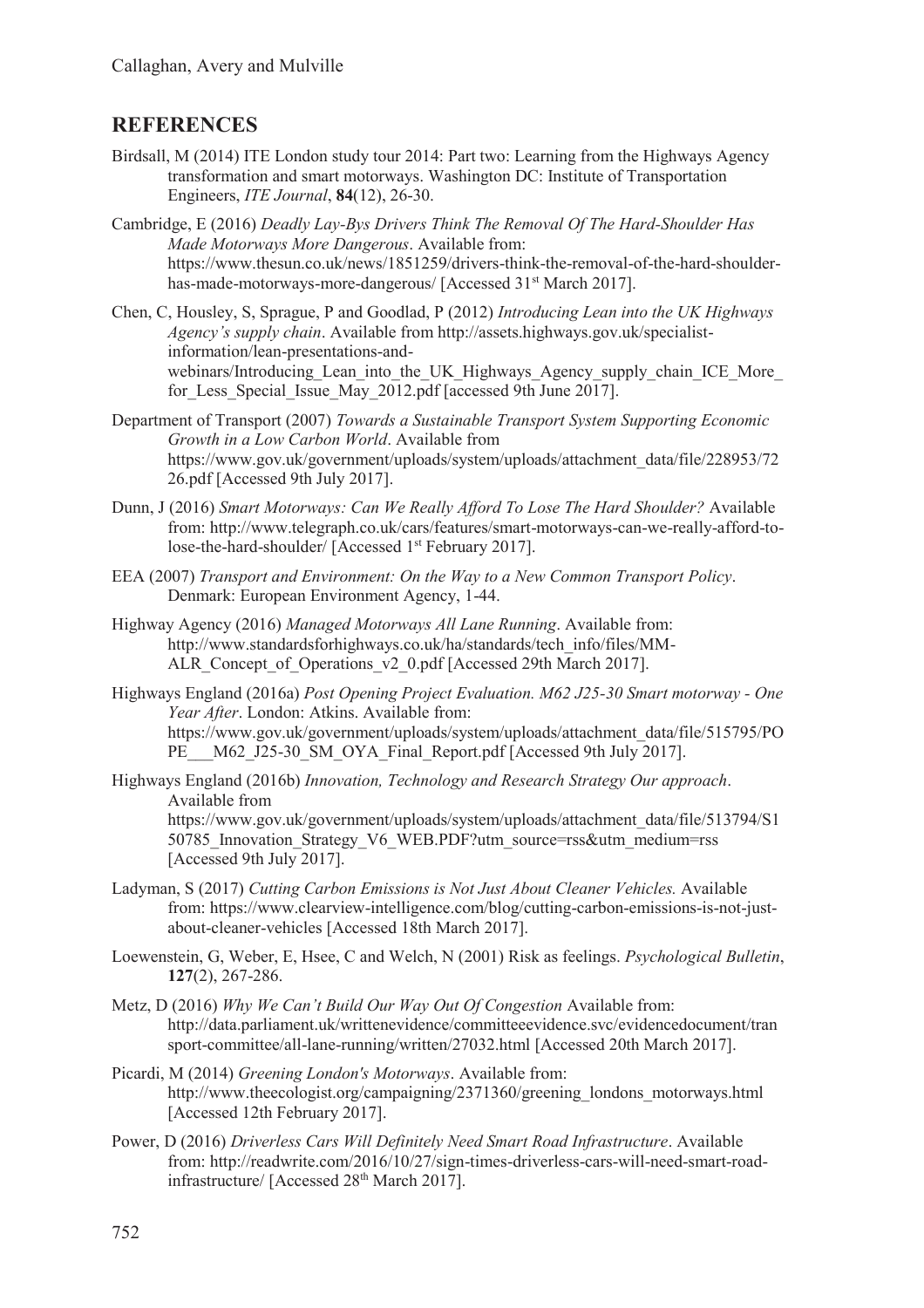- RAC (2017) *Millions Unsure Of Smart Motorway Emergency Refuge Area Use*. Available from https://www.rac.co.uk/drive/news/motoring-news/millions-unsure-of-smart-motorwayhard-shoulder-use/ [Accessed 20<sup>th</sup> June 2017].
- Road Safety GB (2015) *Inquiry Launched Into Safety Of 'All-Lane Running'*. Available from: http://www.roadsafetygb.org.uk/news/4740.html [Accessed 25th June 2017].
- Rodger, J (2017) How drivers are paying millions in 'smart motorway' speeding fines what to look out for [online] available from: http://www.coventrytelegraph.net/news/coventrynews/how-drivers-paying-millions-smart-13036123 [accessed 24/06/2017]
- Silver, J (2017) *Twelve Things You Need To Know About Driverless Cars*. Available from: https://www.theguardian.com/technology/2017/jan/15/driverless-cars-12-things-youneed-to-know [Accessed 29<sup>th</sup> March 2017].
- Smart Transportation Alliance (2015) *Smart Roads: A Vision*. Available from: http://smarttransportation.org/wp-content/uploads/2015/01/STA\_DP\_1\_2015\_Def.pdf [Accessed 20<sup>th</sup> June 2017].
- Stangor, C (2014) *Research Methods for the Behavioral Sciences Fifth Edition*. Stamford, USA: Cengage.
- Sue, V M and Ritter, L A (2007) *Conducting Online Surveys 2nd Edition*. Sage publications.
- The Automobile Association (2015) *AA Charity Offers Free Motorway Courses*. Available from: http://www.theaa.com/newsroom/news-2015/aa-charity-offers-free-motorwaycourses.html [Accessed 18<sup>th</sup> March 2017].
- The Automobile Association (2017) *Just How Smart Are Smart Motorways?* Available from: https://www.theaa.com/driving-advice/smart-motorways [Accessed 18<sup>th</sup> March 2017].
- The Center for Transportation and the Environment (2008) *Improved Methods Of Assessing Social, Cultural And Economic Effects Of Transportation Projects*. Raleigh, North Carolina: North Carolina State University, Center for Transportation and the Environment. Available from: http://onlinepubs.trb.org/onlinepubs/nchrp/docs/NCHRP08-36(66)\_FR.pdf [Accessed 2nd March 2017].
- The House of Commons Transport Committee (2016) *All Lane Running*. Available from: http://www.publications.parliament.uk/pa/cm201617/cmselect/cmtrans/63/6304.htm#foot note-088. London: UK Parliament. [Accessed 20<sup>th</sup> February 2017].
- The Royal Academy of Engineering (2012) *Smart Infrastructure: The Future*. London: The Royal Academy of Engineering. Available from: http://www.raeng.org.uk/publications/reports/smart-infrastructure-the-future [Accessed 20th June 2017].
- Thomas, C (2016) *Smart Motorways 'Causing Serious Problems for Road Users', Say Police.* Available from: http://www.express.co.uk/life-style/cars/646641/Smart-motorwaysproblems-motorists-police [Accessed 31st March 2017].
- Thomson, J M (1968) The value of traffic management. *Journal of Transport Economics and Policy*, 3-32. Available from http://www.bath.ac.uk/ejournals/jtep/pdf/Volume\_11\_No\_1\_3-32.pdf [Accessed 10th March 2017].
- UK Government (2016) *Written Evidence from the Transport Planning Society*. Available from: http://data.parliament.uk/writtenevidence/committeeevidence.svc/evidencedocument/tran sport-committee/all-lane-running/written/27161.html? sm\_au\_=iVVjPQF33tZrfJ1Q [Accessed 17<sup>th</sup> March 2017].
- Unwin, P and Marsh, P (2009) ATM to managed motorways- delivering operational benefit to road users through the introduction of innovation technology solutions. Available from http://abstracts.aetransport.org/paper/index/id/3133/confid/15 [Accessed 9<sup>th</sup> July 2017].